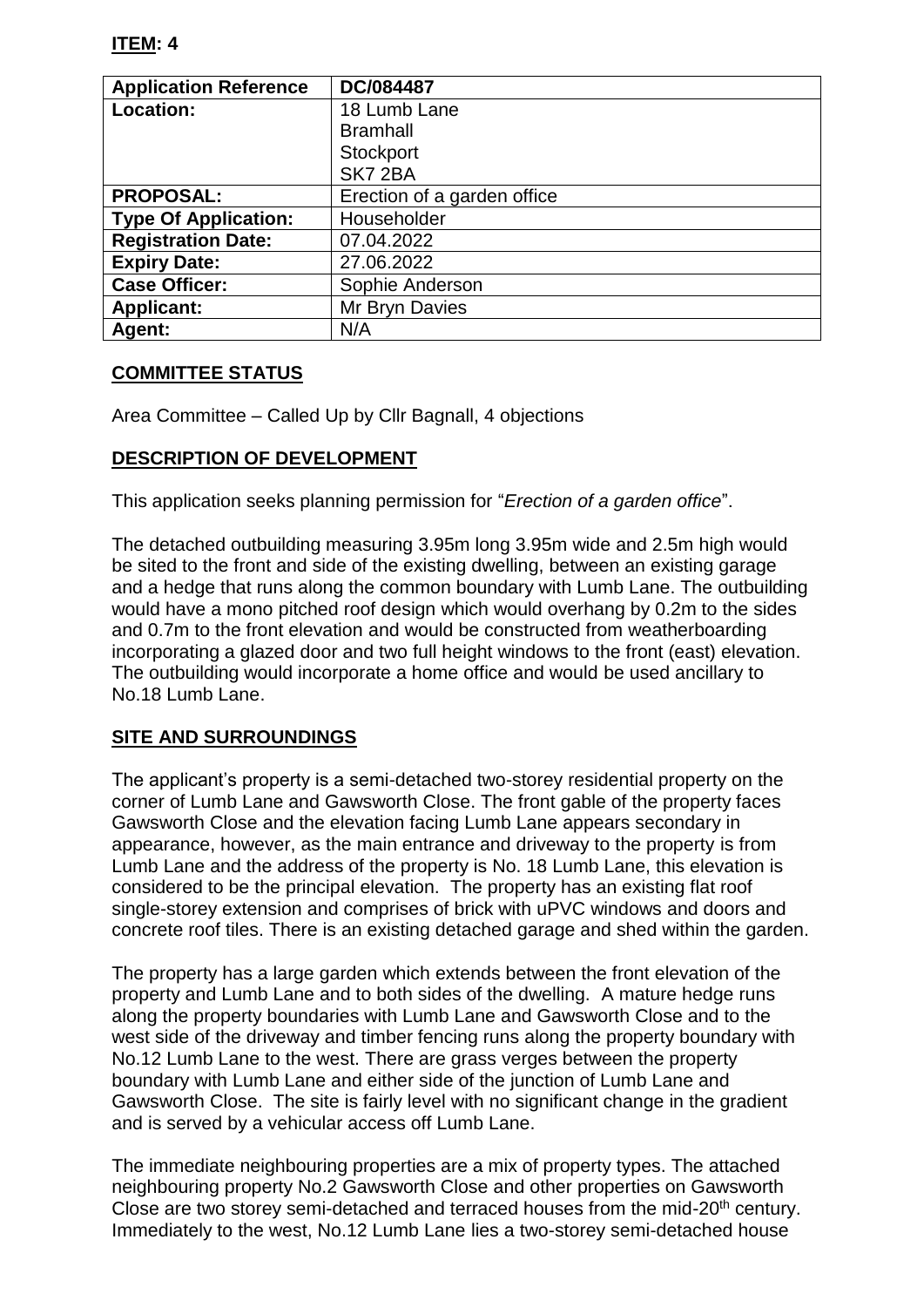dating from the early 20<sup>th</sup> century. Opposite and positioned at an angle to Lumb Lane are Lumb Cottage, a two storey detached house dating from the mid-19th century and Lumb House, a large two-storey L-shaped building accommodating sheltered housing.

# **POLICY BACKGROUND**

Section 38(6) of the Planning and Compulsory Purchase Act 2004 ("PCPA 2004") requires that planning applications be determined in accordance with the development plan unless material considerations indicate otherwise.

### **The Development Plan includes-**

- Policies set out in the Stockport Unitary Development Plan Review adopted 31st May 2006 which have been saved by direction under paragraph 1(3) of Schedule 8 to the Planning and Compulsory Purchase Act 2004; &
- Policies set out in the Stockport Local Development Framework Core Strategy Development Plan Document adopted 17<sup>th</sup> March 2011.

# **Saved policies of the SUDP Review**

CDH 1.8: RESIDENTIAL EXTENSIONS, states that the Council will grant permission for an extension provided that the proposal, amongst other issues, does not cause damage to the amenity of neighbouring properties by reason of overlooking, overshadowing, visual intrusion or loss of privacy.

# **LDF Core Strategy/Development Management policies**

SD-2: MAKING IMPROVEMENTS TO EXISTING DWELLINGS requests that applicants undertaking extensions to residential properties should take reasonable steps, where possible and practical, to improve the energy performance of the existing dwelling.

SIE-1: Quality Places, states that specific account should be had of a number of issues, including provision, maintenance and enhancement of satisfactory levels of privacy and amenity for future, existing and neighbouring users and residents.

# **Supplementary Planning Guidance**

Supplementary Planning Guidance does not form part of the Statutory Development Plan; nevertheless, it does provide non-statutory Council approved guidance that is a material consideration when determining planning applications.

'Extensions and Alterations to Dwellings' Supplementary Planning Document (adopted in February 2011) states that the issue of design is a highly important factor when the Council assessed proposals for extensions and alterations to a dwelling. The Council require all development to be designed to a high standard in order that it makes a positive contribution to the provision of an attractive built environment.

# **National Planning Policy Framework**

A Revised National Planning Policy Framework (NPPF) issued by the Secretary of State for Housing, Communities and Local Government (MHCLG) on 20<sup>th</sup> July 2021 replaced the previous revisions. The NPPF has not altered the fundamental legal requirement under Section 38(6) of the Planning and Compulsory Purchase Act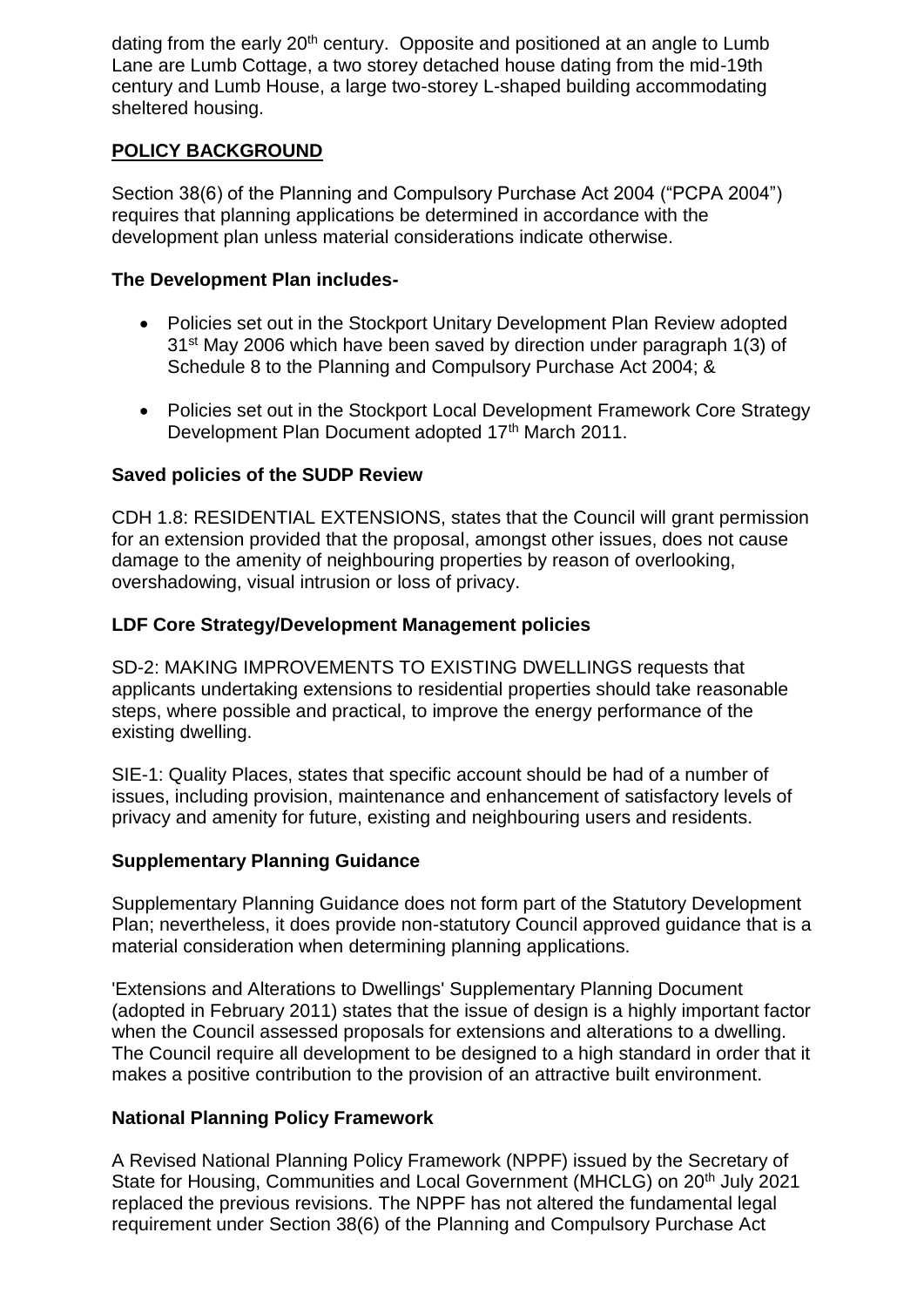2004 that decisions must be made in accordance with the Development Plan unless material considerations (such as the NPPF) indicate otherwise.

N.B. In respect of decision-taking the revised NPPF constitutes a "material consideration".

Para.1 *"The National Planning Policy Framework sets out the Government's planning policies for England and how these should be applied. It provides a framework within which locally-prepared plans for housing and other development can be produced"*

Para.2 "*Planning law requires that applications for planning permission be determined in accordance with the development plan, unless material considerations indicate otherwise".*

Para.7 *"The purpose of the planning system is to contribute to the achievement of sustainable development. At a very high level, the objective of sustainable development can be summarised as meeting the needs of the present without compromising the ability of future generations to meet their own needs. At a similarly high level, members of the United Nations – including the United Kingdom – have agreed to pursue the 17 Global Goals for Sustainable Development in the period to 2030. These address social progress, economic well-being and environmental protection".*

Para.8 "*Achieving sustainable development means that the planning system has three overarching objectives, which are interdependent and need to be pursued in mutually supportive ways (so that opportunities can be taken to secure net gains across each of the different objectives):*

- *a) an economic objective*
- *b) a social objective*
- *c) an environmental objective"*

Para.11 "*Plans and decisions should apply a presumption in favour of sustainable development.*

*For decision-taking this means:*

*c) approving development proposals that accord with an up-to-date development plan without delay; or*

*d) where there are no relevant development plan policies, or the policies which are most important for determining the application are out-of-date, granting permission unless:*

*i. the application of policies in this Framework that protect areas or assets of particular importance provides a clear reason for refusing the development proposed; or*

*ii. any adverse impacts of doing so would significantly and demonstrably outweigh the benefits, when assessed against the policies in this Framework taken as a whole".*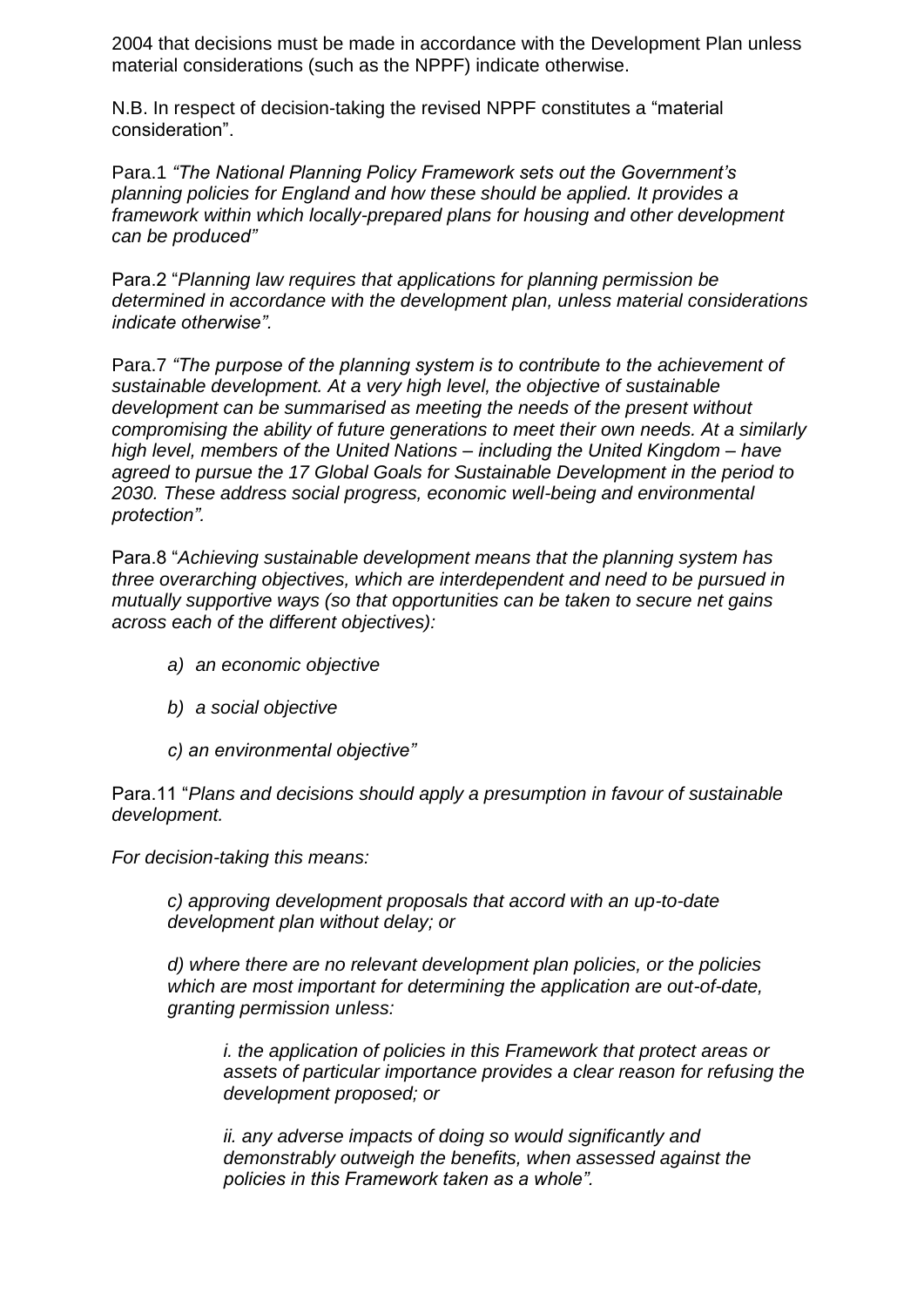Para.12 "*…...Where a planning application conflicts with an up-to-date development plan (including any neighbourhood plans that form part of the development plan), permission should not usually be granted. Local planning authorities may take decisions that depart from an up-to-date development plan, but only if material considerations in a particular case indicate that the plan should not be followed".*

Para.38 "*Local planning authorities should approach decisions on proposed development in a positive and creative way…... Decision-makers at every level should seek to approve applications for sustainable development where possible".*

Para.47 "*Planning law requires that applications for planning permission be determined in accordance with the development plan, unless material considerations indicate otherwise. Decisions on applications should be made as quickly as possible, and within statutory timescales unless a longer period has been agreed by the applicant in writing".*

Para.126 "*The creation of high quality, beautiful and sustainable buildings and places is fundamental to what the planning and development process should achieve. Good design is a key aspect of sustainable development, creates better places in which to live and work and helps make development acceptable to communities. Being clear about design expectations, and how these will be tested, is essential for achieving this. So too is effective engagement between applicants, communities, local planning authorities and other interests throughout the process."*

Para.134 ". *Development that is not well designed should be refused, especially where it fails to reflect local design policies and government guidance on design, taking into account any local design guidance and supplementary planning documents such as design guides and codes. Conversely, significant weight should be given to:* 

*a) development which reflects local design policies and government guidance on design, taking into account any local design guidance and supplementary planning documents such as design guides and codes; and/or*

*b) outstanding or innovative designs which promote high levels of sustainability, or help raise the standard of design more generally in an area, so long as they fit in with the overall form and layout of their surroundings."*

Para.157 states *"In determining planning applications, local planning authorities should expect new development to:* 

*a) comply with any development plan policies on local requirements for decentralised energy supply unless it can be demonstrated by the applicant, having regard to the type of development involved and its design, that this is not feasible or viable; and* 

*b) take account of landform, layout, building orientation, massing and landscaping to minimise energy consumption*

Para.219 "*Existing policies should not be considered out-of-date simply because they were adopted or made prior to the publication of this Framework. Due weight should be given to them, according to their degree of consistency with this Framework (the closer the policies in the plan to the policies in the Framework, the greater the weight that may be given).* 

#### **PLANNING HISTORY**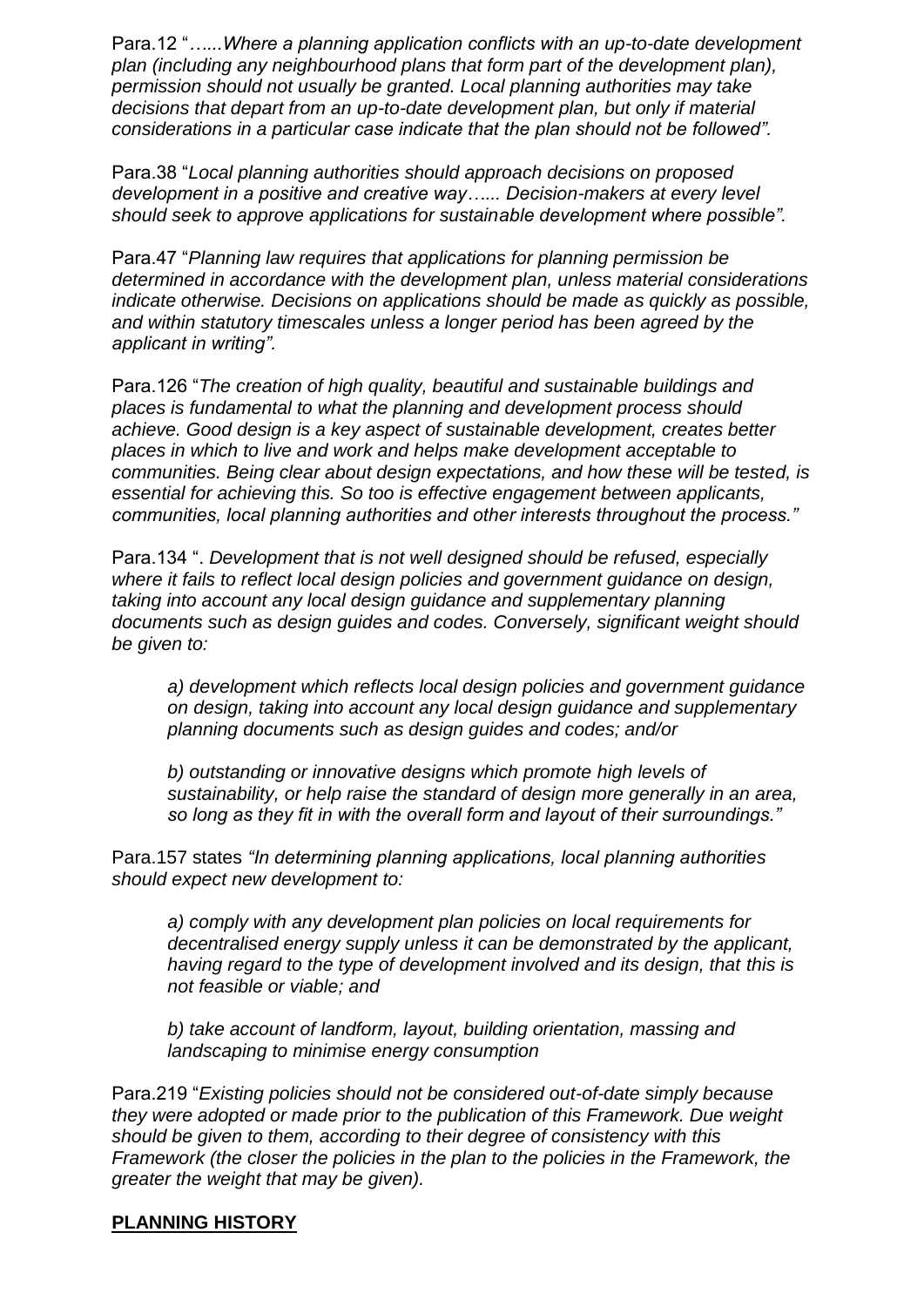DC/075865: Erection of one detached dwelling and amendments to vehicular access points, refused and dismissed on appeal 09-APR-20.

DC/076696: Erection of one detached dwelling and amendments to vehicular access points (revision of DC075865), refused 01-JUL-20.

DC/077856: Erection of a proposed home office/studio outbuilding, refused 24-NOV-20.

DC/080372: Removal of existing detached garage and erection of replacement single-storey double garage and garden office, refused and dismissed on appeal 10- JUN-21.

# **NEIGHBOURS VIEWS**

The owners/occupiers of 24 surrounding properties were notified in writing of the application. The neighbour notification period expired on the 1st May 2022. Within the consultation period, 4 objections were received. The main causes of concern are summarised below as;

- Poor drawings and lack of information. Unclear if a flat or sloping roof is proposed and discrepancies over the height.
- Positioning of the structure close to the Lumb Lane and ignoring the 'Lumb, Gawsworth, Morton' building line.
- The structure would be visible from the side garden and public highway and would be out of character with the street scene.
- With the existing extension and garage, the structures are not subordinate in relation to the original house.
- Weatherboarding would be out of character.
- Concerns regarding the use of the structure as a residential room.
- Concerns it would be replaced with a larger structure.
- Queries regarding the use of the existing garage. Will it be converted for residential use?
- Fire risk.
- Loss of garden / green area.
- Effect on residential amenity.

#### **ANALYSIS**

The site lies within a Predominately Residential Area as identified on the Proposals Map of the SUDP Review. In assessment of the application, it is considered that the main issues of contention are the position of the structure and its impact on the street scene, the scale and the materials, the proposed used of the outbuilding and potential harm to the amenity of the neighbouring properties.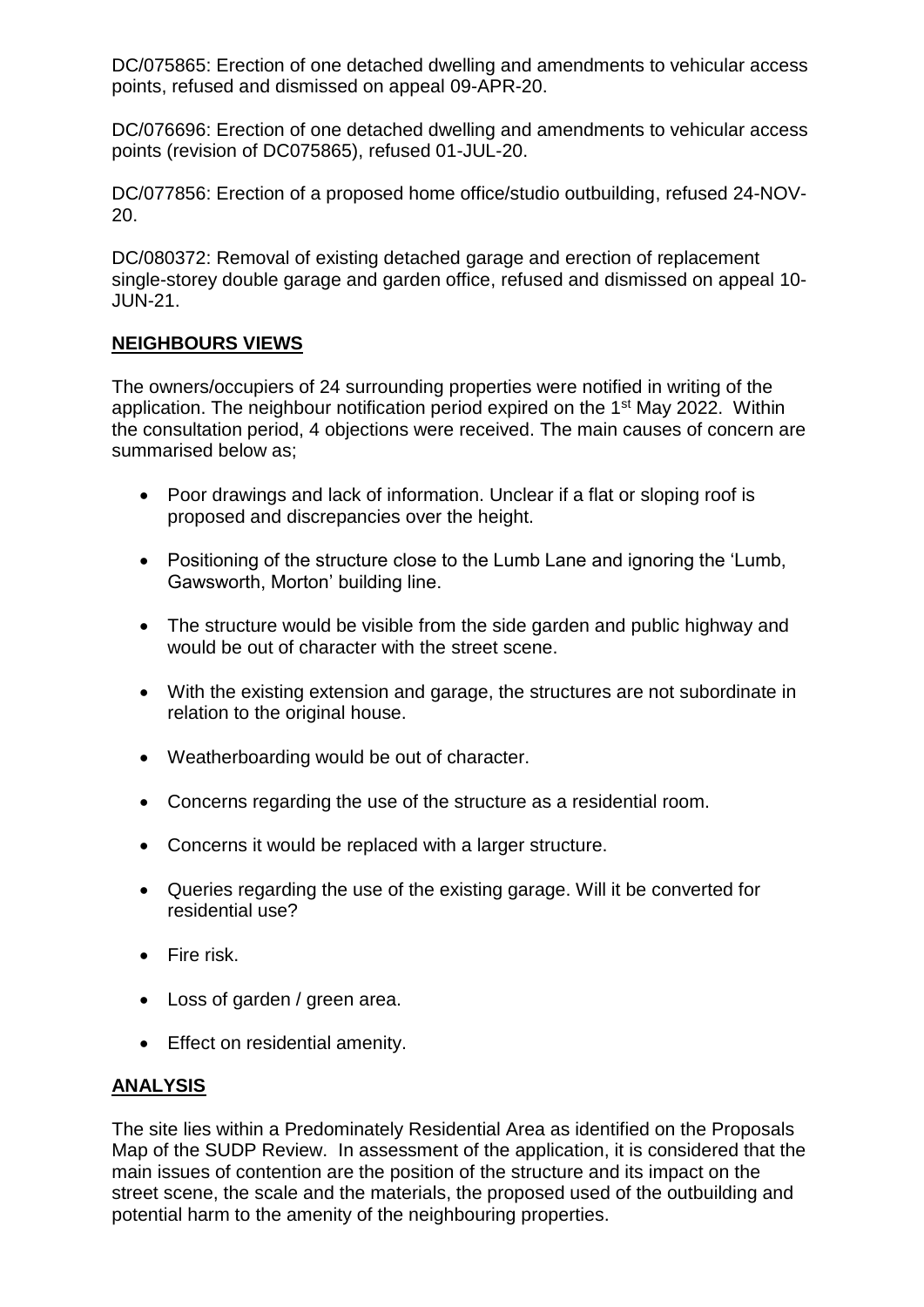### Design

The Council require all development to be designed to a high standard in order that it makes a positive contribution to the provision of an attractive built environment. This does not mean that a new development has to exactly replicate the style and character of the existing building or its locality, but it should be harmonious with what is already there. The character of an area is reflected in the layout, massing, scale, height, style and materials of buildings and the spaces around them.

Policy SIE-1 of the Core Strategy recognises that specific regard should be had to the sites' context in relation to surrounding buildings and spaces. The Councils 'Extensions and Alterations' SPD advises that detached buildings should in general:

- Be sited as so as not to affect the street scene. Buildings between a house and a road in most cases are likely to appear as prominent features and should generally be avoided.
- Be of an appropriate scale and appear clearly subordinate in relation to the main house.
- Be appropriately designed, pitched roofs will be encouraged on all buildings, flat roofs should generally be avoided, an exception to this may be the provision of a green roof.
- Respect the type, colour and texture of materials used in the original house.

Objections from neighbouring properties have raised a number of concerns with regard to the design including the position of the structure, its impact on the street scene and the scale and the materials.

Concerns were raised regarding the position of the structure close to Lumb Lane and its impact on the street scene. The outbuilding would be positioned at least 4m away from the property boundary with Lumb Lane, as such it would be appropriately set back from the street and would reflect the building line of the neighbouring property No.12 Lumb Lane. Furthermore, the outbuilding, which would measure 2.5m high, would be partially screened by the existing evergreen hedge (approximately 2.0m high) which runs along the property boundary. It is recognised that the hedge provides an important screening function and a condition would be attached to any grant of permission requiring its protection. Given the distance to the property boundary, the height of the outbuilding and the boundary treatments, the impact on the street scene is acceptable.

The scale bulk and massing of the outbuilding in measuring 3.95m long, 3.95m wide and 2.5m in high has been reduced significantly from the scale of the double garage and garden office refused permission (Ref.DC/080372) and dismissed at appeal (Appeal Ref: APP/C4235/D/21/3279348) which measured 12.3m long, 6.1m wide, 3m and 6.4m high to eaves and ridge respectively. The proposed outbuilding would appear subordinate in relation to the main house, it would be modest in size and fairly typical in appearance of what one would reasonably expect to see in a domestic garden. The outbuilding would be subordinate to the main house and when considered with together with previous extensions, is not considered to represent an overdevelopment of the plot. Whilst weatherboarding isn't prevalent within the immediate locality the outbuildings visual impact would be softened with external finishes being of stained with a fittingly restrained colour and this matter could be reasonable secured through conditional control.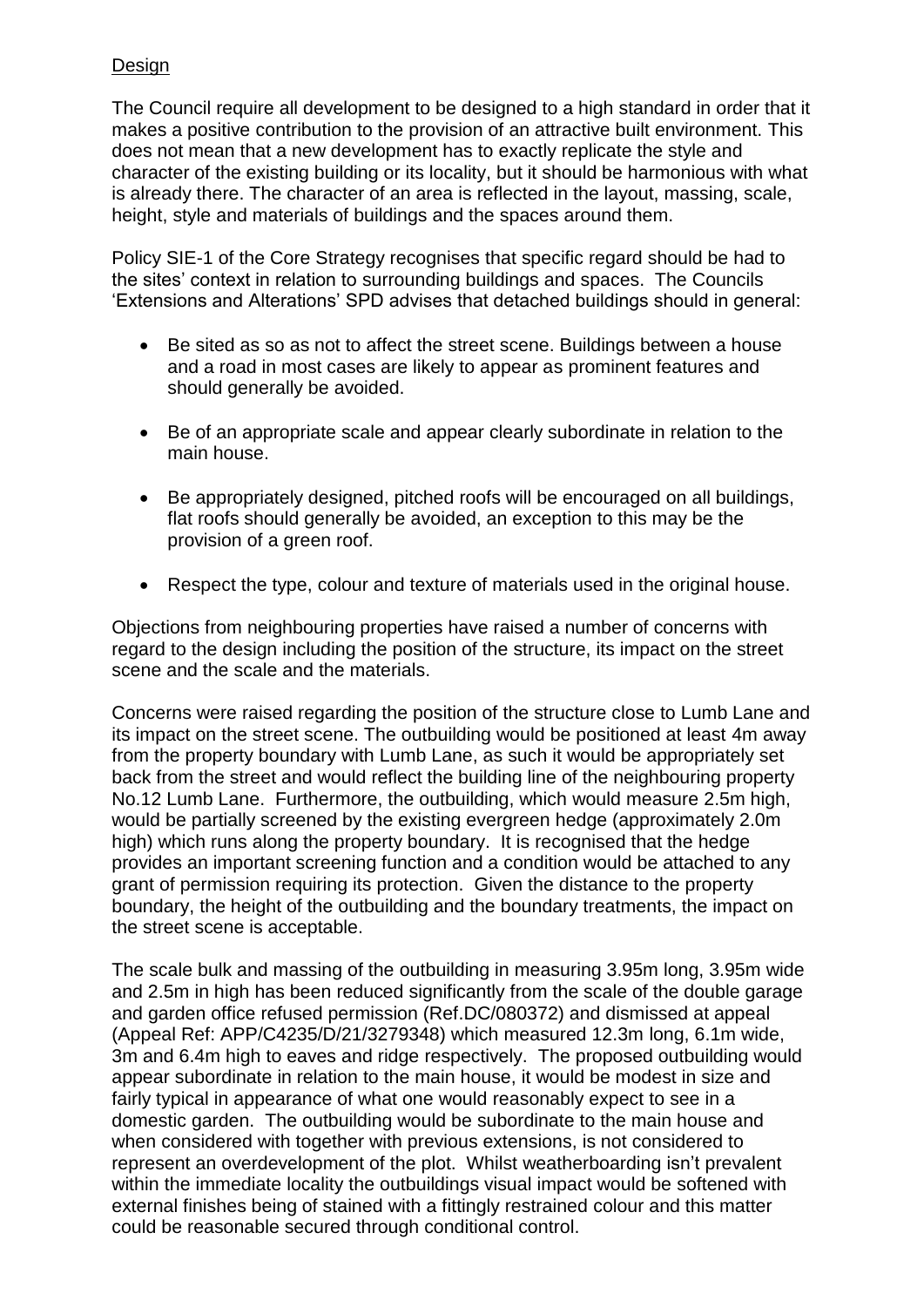In view of the above, it is considered that the outbuilding is an appropriate design that would not result in harm to the character of the street scene, the visual amenity of the area in accordance with Policies CDH1.8 and SIE-1.

#### Residential Amenity

Comprising an outbuilding, the proposed development is not an extension and consequently there are no specific policies which directly relate to outbuildings. Nonetheless Policy CDH 1.8 offers some general guidance advising of the need to ensure that development does not cause damage to the amenity of neighbouring properties by reason of overlooking, overshadowing, visual intrusion or loss of privacy. Additionally it is noted that Policy SIE-1 also advises of the need to provide, maintain and where suitable, enhance the levels of privacy and amenity for neighbouring residents.

The Councils 'Extensions and Alterations' SPD states that outbuildings can have a similar effect on the amenities of neighbours as other extensions. Where planning permission is required for this form of development, detached buildings should in general:

- Be sited so as not to affect neighbouring amenity; and
- Be of an appropriate scale and appear clearly subordinate in relation to the main house.

Objections from neighbouring properties raised concerns with regard to the impact of the outbuilding on residential amenity.

The outbuilding would be located approximately 2.2m away from the property boundary with No.12 Lumb Lane to the side (west) of the site. The side elevation of No.12 Lumb Lane Meadway does not feature any principal habitable room windows. No windows are proposed in the rear elevation of the outbuilding facing this property. Furthermore, there is a timber fence and some planting along the property boundary which provides screening. The impact on this property is considered acceptable.

The outbuilding would be adequately separated from other surrounding residential properties. It would not cause any undue loss of light, outlook or general amenity.

The impact upon residential amenity is acceptable.

In view of the above, it is considered that the proposal would not unduly impact on the residential privacy or amenity of any surrounding property in accordance with Policies CDH1.8 and SIE-1.

#### **Highways**

Policy T2 requires parking in accordance with the maximum standards and Policy T3 confirms that development which will have an adverse impact on highway safety and/or the capacity of the highway network will only be permitted if mitigation measures are proposed to address such impacts. Developments shall be of a safe and practical design. The site would continue to retain sufficient parking to serve the existing dwelling to meet the maximum parking standards (2 spaces). In response to concerns expressed regarding the use of the existing garage, the applicant has confirmed that the existing garage is currently utilised for storage purposes and that it would continue to be used for this purpose.